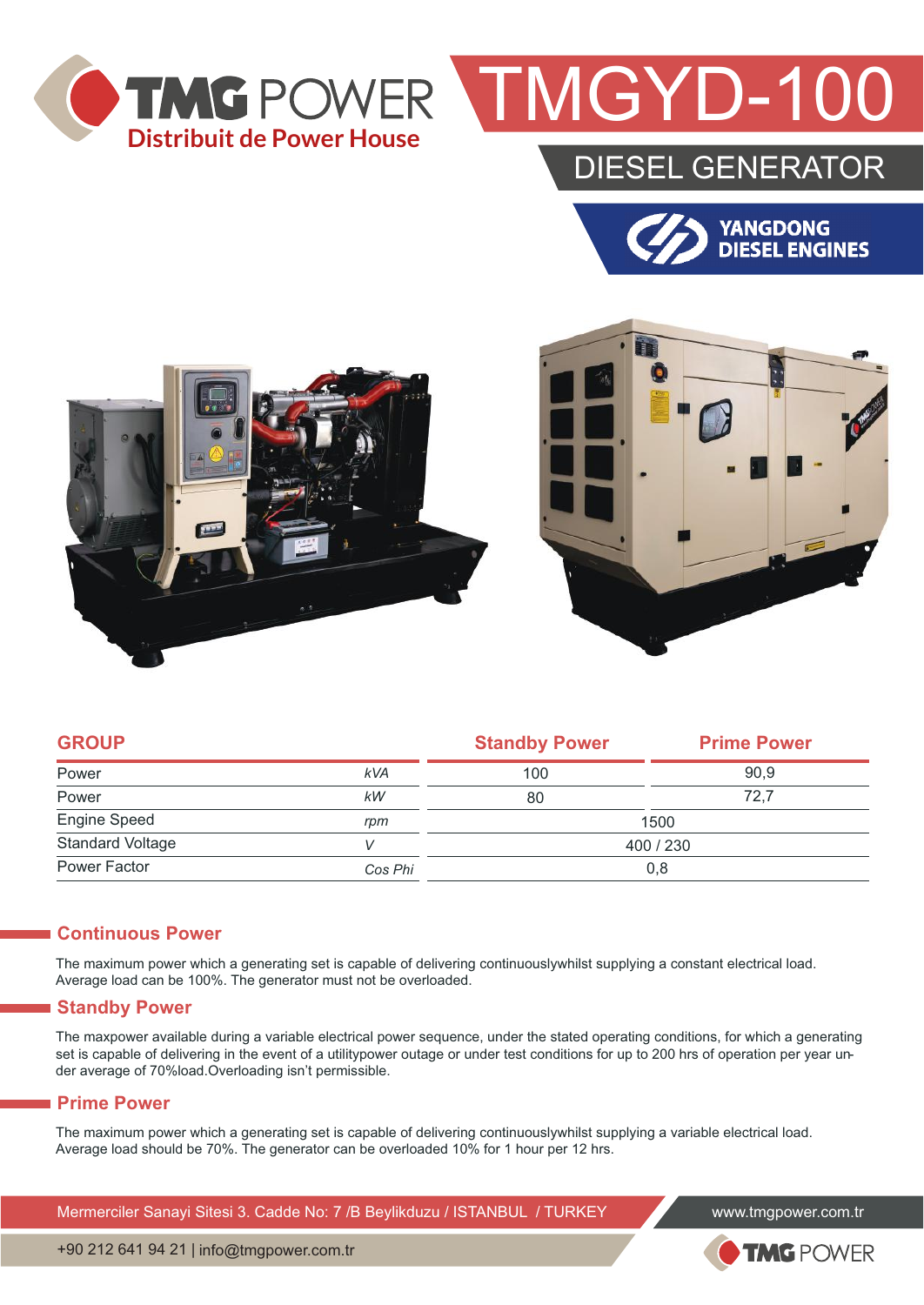### TMG POWER **Distribuit de Power House**

# TMGYD-100

### **Engine Properties**

|       | YANGDONG                 |  |  |
|-------|--------------------------|--|--|
|       | <b>Y4110ZLD</b>          |  |  |
| kW    | 88                       |  |  |
| kW    | 80                       |  |  |
| It.   | 4,4                      |  |  |
|       | 4 / In line              |  |  |
| mmxmm | 110x118                  |  |  |
|       | 18:1                     |  |  |
|       | Mechanic/Electronic      |  |  |
| rpm   | 1500                     |  |  |
|       | Turbocharge, Intercooler |  |  |
|       | Direct Injection         |  |  |
|       | <b>Liquid Cooled</b>     |  |  |
| lt/h  | 20,8                     |  |  |
| lt/h  | 15,6                     |  |  |
| It/h  | 10,4                     |  |  |
| It.   | 17                       |  |  |
| It.   | 16,7                     |  |  |
| V     | 12                       |  |  |
| Α     | 72                       |  |  |
|       |                          |  |  |

### **Alternator Properties**

| <b>Output Voltage</b>               | V     | 230/400     |
|-------------------------------------|-------|-------------|
| <b>Frequency</b>                    | НZ    | 50          |
| <b>Automatic Voltage Regulation</b> | $±\%$ | 0,5         |
| <b>Phase</b>                        |       | 3           |
| Pole                                |       | 4           |
| Overload                            |       | 1 Hour %110 |
| <b>Voltage Regulation</b>           |       | ±%1         |
| <b>Power Factor</b>                 | Cosa  | 0,8         |
| <b>Warning System</b>               |       | Self Alert  |
| <b>AVR Model</b>                    |       | SX460       |
| <b>Total Harmonic Losing</b>        |       | ≤%3         |
| <b>Connecting Type</b>              |       | Star        |
| <b>Protection Class</b>             |       | IP 23       |
| <b>Isolation Class</b>              |       | н           |

#### **Diemensions**





| $L \times W \times H$     | mm | 2650x950x1660 | L x W x H                 | mm  | 2300x950x1400 |
|---------------------------|----|---------------|---------------------------|-----|---------------|
| Weight                    | kq | TBA           | Weight                    | κg  | TBA           |
| <b>Fuel Tank Capacity</b> |    | 160           | <b>Fuel Tank Capacity</b> | It. | 160           |

#### **Standard Specification**

Some standard equipments that TMG POWER provides with generator sets;

- 50°C cooland radiator
- Flexible fuelpipes and oil drain valve
- Engine jacket heater
- 4 pole synchronous type self-excited brushless alternator
- Battery and wires
- Entegrated fuel tank
- User and maintenance manual
- Oil and antifreeze
- Datakom D-300 controller
- Battery charger
- Electrical circuit diagram

Mermerciler Sanayi Sitesi 3. Cadde No: 7 /B Beylikduzu / ISTANBUL / TURKEY www.tmgpower.com.tr